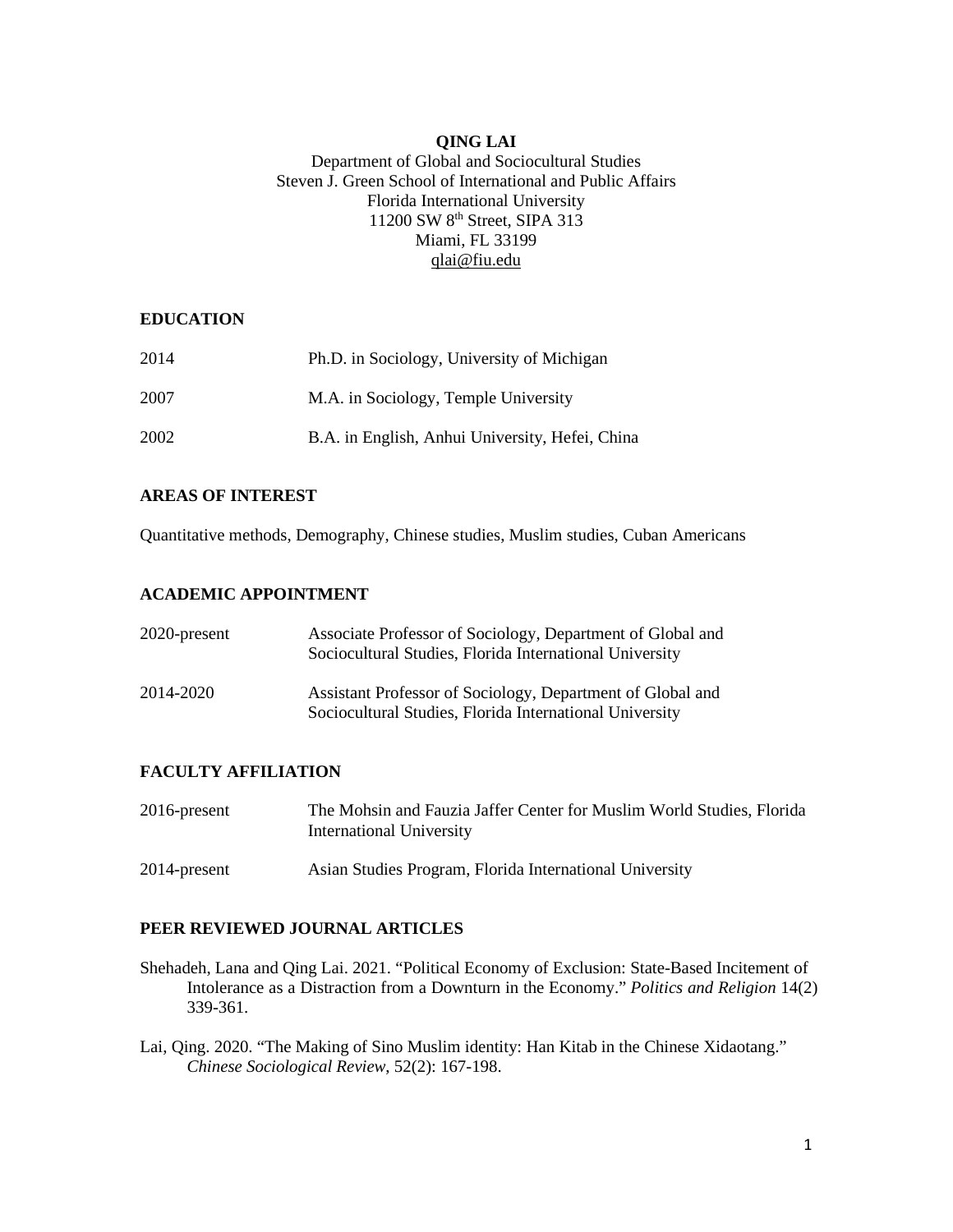- Rehage, J. S. , R. O. Santos, E. K. N. Kroloff, J. T. Heinen, Q. Lai, B. D. Black, R. E. Boucek, A. J. Adams. 2019. "How has the quality of bonefishing changed over the past 40 years? Using local ecological knowledge to quantitatively inform population declines in the South Florida flats fishery." *Environmental Biology of Fishes* 102 (2): 285-298.
- Fallon, Kathleen M., Qing Lai, and Stephen P. Leatherman. 2018. "Beachgoer's recognition of rip current hazard at Miami Beach, Florida." *Ocean & Coastal Management* 165: 63-70.
- Fallon, Kathleen M., Qing Lai, and Stephen P. Leatherman. 2018. "Rip Current Literacy of Beachgoers at Miami Beach, Florida." *Natural Hazards* 90: 601-621.
- Lai, Qing and Zheng Mu. 2016. "Universal, yet Local: The Religious Factor in Chinese Muslim's Perception of World Developmental Hierarchy." *Chinese Journal of Sociology* 2: 524-546.
- Mu, Zheng and Qing Lai. 2016. "Micro-Macro Interactions in Ethno-Religious Homogamy among Hui Muslims in Contemporary China: The Roles of Residential Concentration and Aging." *Journal of Muslim Minority Affairs* 36: 88-105.
- Lai, Qing and Arland Thornton. 2015. "The Making of Family Values: Developmental Idealism in Gansu, China." *Social Science Research* 51: 174-188.
- Lai, Qing. 2014. "Chinese Adulthood Higher Education: Life-Course Dynamics under State Socialism." *Chinese Sociological Review* 46:55-79.
- Xie, Yu, Chunni Zhang, and Qing Lai. 2014. "China's Rise as a Major Contributor to Science and Technology." *Proceedings of the National Academy of Sciences of the United States of America* 111:9437-9442.
- Xie, Yu, Arland Thornton, Guangzhou Wang, and Qing Lai. 2012. "Societal Projection: Beliefs Concerning the Relationship between Development and Inequality in China." *Social Science Research* 41:1069-1084.
- Xie, Yu, Qing Lai, and Xiaogang Wu. 2009. "*Danwei* as an Agent of Stratification in Contemporary Urban China." *Research in the Sociology of Work* 19:283-306.

### **RESEARCH REPORT**

Grenier, Guillermo and Qing Lai. 2020. *2020 FIU Cuba Poll: How Cuban Americans in Miami View U.S. Policies Toward Cuba.* Miami, FL: Florida International University.

#### **PAPERS UNDER REVIEW**

- Lai, Qing. "Chinese State and Muslim Society: Hui-Han Intermarriage in 1949-2005." Review & Resubmit at *China Quarterly*.
- Luo, Lin, Yumei Ding and Qing Lai. "The Dual Identity behind the Social Values of Xidaotang Muslims in Gansu, China." Reviewed at *Journal of Asian and African Studies*.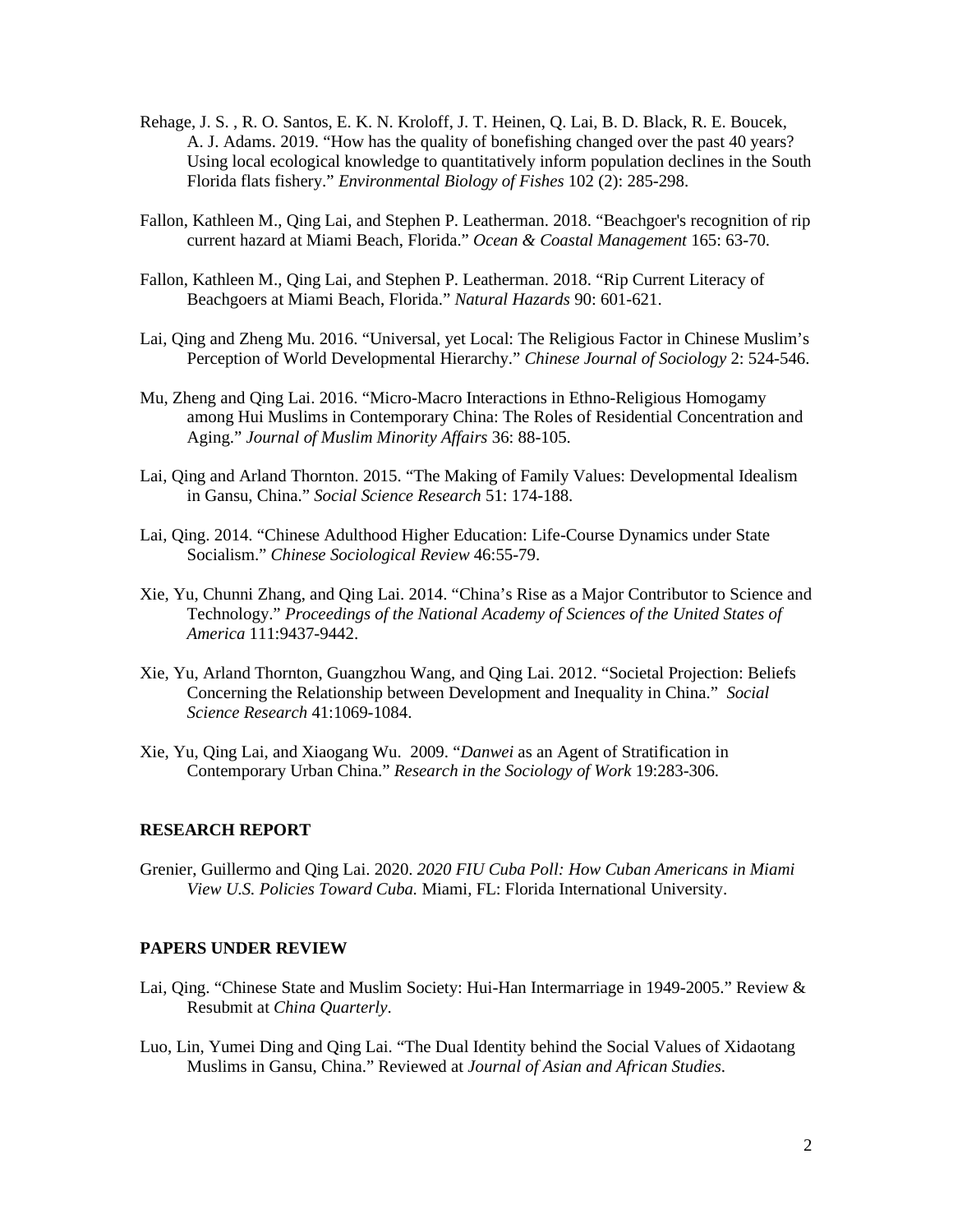### **WORK IN PROGRESS**

- Grenier, Guillermo and Qing Lai*. Outliers: Political Incorporation of Cuban Americans in South Florida.* [Book Manuscript]
- Grenier, Guillermo and Qing Lai. "Rules of Engagement: The Construction of Cuban Migrants' Views on the U.S. Cuba Policies." [Manuscript completed, to be submitted to *Cuban Studies*.]
- Grenier, Guillermo and Qing Lai. "Do Cuban-Americans Lean to the Republican Party? The Spatial Division Based on 50 Waves of *Nationscape* Survey."
- Grenier, Guillermo and Qing Lai. "Are Cuban-Americans Truly Conservative? Conflicts Between Party Affiliation and Policy Endorsements."
- Lai, Qing. "Patriotic Muslims: Concordance between National and Religious Identities among the 2017 Chinese Muslim Pilgrims."
- Lai, Qing. "A Marriage-based Typology of Chinese Muslims: Hui, Uighur, Inland Muslims, and Borderland Muslims."
- Lai, Qing and Guillermo Grenier. "President Matters—The Cuban Immigrants' Views Toward Embargo and Diplomatic Relation, 1995-2018."
- Lai, Qing and Zheng Mu. "Does Economic Development Lead to Interreligious Marriages? The Case of Chinese Muslims."
- Shehadeh, Lana and Qing Lai. "How Is Democracy Understood in the Arab World: A Ten-Country Comparison."
- Rudong, Li and Qing Lai. "Plural Identities of Dungan Muslims in Central Asia: Hui, Soviet, Kyrgyz, and Dungan."

#### **CONFERENCE PRESENTATIONS**

- Grenier, Guillermo and Qing Lai. 2020. "The Resurgence of the Right: Evaluating the Impact of the Trump Policies on the Opinion Towards Cuban and Its Government Within the Cuban Diaspora of South Florida." David Rockefeller Center for Latin American Studies, Harvard University, Cambridge, MA (October).
- Lai, Qing and Zheng Mu. 2019. "The Influences of Economic Growth on Chinese Muslims' Endogamy and Intermarriage,1982-2005." China in Transition: Demographic Transition and Social Stratification Workshop. School of Social Development and Public Policy, Fudan University, Shanghai, China (November).
- Lai, Qing. 2018. "Quantity Determination and Quantitative Metaphor in Social Research." 2018 Nanjing University *Quantitative Sociology* Editorial Conference, Nanjing, Jiangsu, China (July).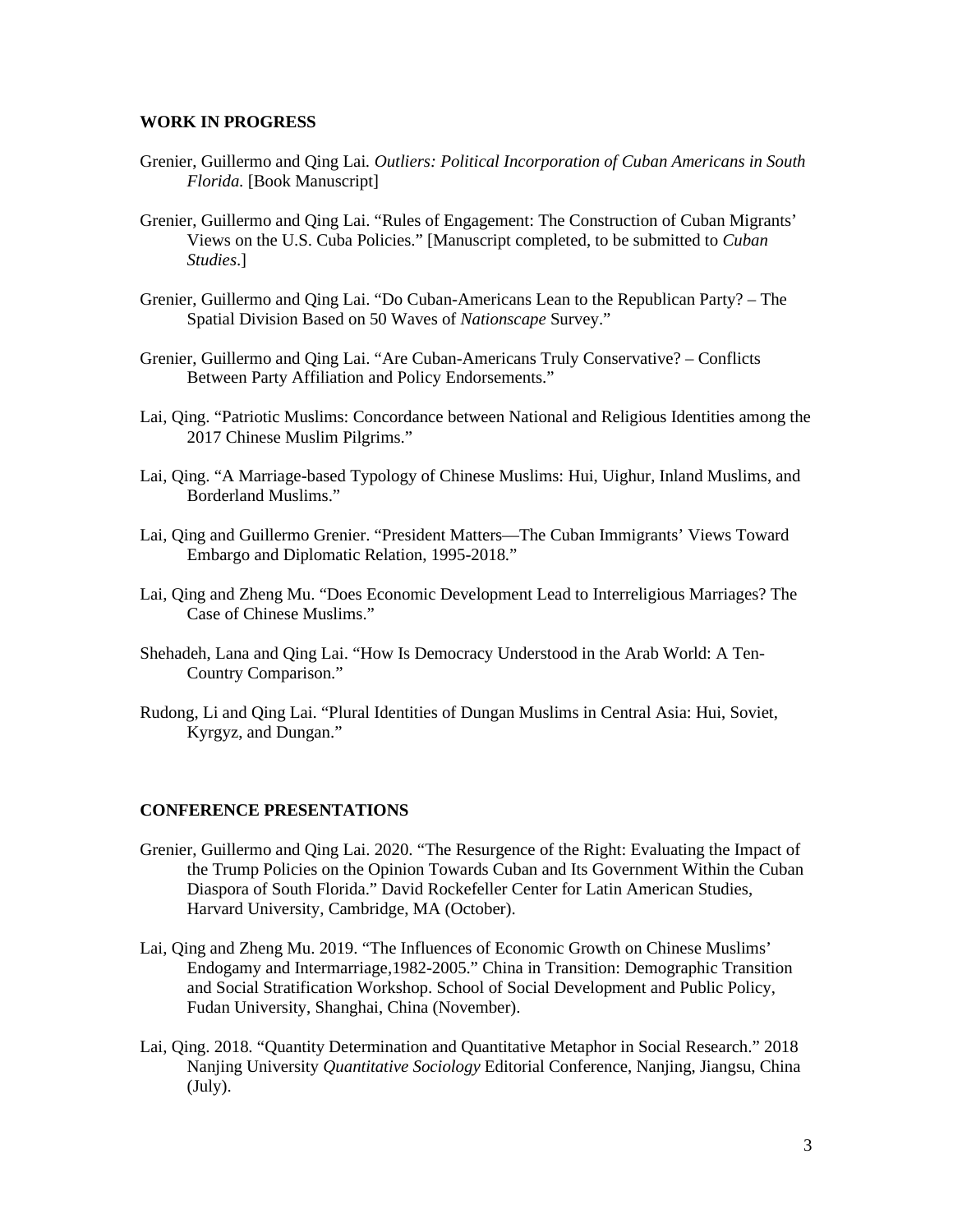- Lai, Qing and Zheng Mu. 2016. "Trends in Homogamy by Education, Ethnicity, and Birth Place in China: 1940-2005." 2016 Conference of the Association for Asian Studies, Kyoto, Japan (June).
- Mu, Zheng and Qing Lai. 2016. ["Unequal Childhoods in China: New Evidence on Parental](http://paa2015.princeton.edu/m/abstracts/151848)  [Education, Children's Time Use, and Child Development.](http://paa2015.princeton.edu/m/abstracts/151848)" Spring Meeting of the International Sociological Association Research Committee 28 on Social Stratification and Mobility, Singapore City, Singapore (May).
- Qing Lai. 2016. "Religious Homogamy Under the Chinese State: Hui Muslim's Marriage Choice, 1949-2005." Annual Meeting of the Population Association of America, Washington D. C. (March-April)
- Mu, Zheng and Qing Lai. 2015. "Transcending Ethnoreligious Boundaries (Or Not): Hui Muslims' Mate Selection in Contemporary China." New Gender Dynamics in Post-Reform China, Shanghai, China (July).
- Mu, Zheng and Qing Lai. 2015. ["Unequal Childhoods in China: Parental Education, Children's](http://paa2015.princeton.edu/m/abstracts/151848)  [Time Use, and Child Development.](http://paa2015.princeton.edu/m/abstracts/151848)" Annual Meeting of the Population Association of America, San Diego, CA (April).
- Lai, Qing and Zheng Mu. 2015. "Trends in Homogamy by Education, Ethnicity, and Birth Place in China: 1940-2005." Annual Meeting of the Population Association of America, San Diego, CA (April).
- Lai, Qing, Zheng Mu, and Arland Thornton. 2015. "World Culture at the Individual Level: Individual Conformity to the Schema of National Development." Sociology of Development Conference 2015 at Brown University, Providence, RI (March).
- Lai, Qing, Zheng Mu, and Qiang Ren. 2014. "Fertility Ideas of Chinese Women: The Influences of Regional Development and Patriarchal Culture." Annual Meeting of the Population Association of America, Boston, MA (May).
- Lai, Qing and Zheng Mu. 2013. "World Culture at the Individual Level: Individual Conformity to the Schema of National Development." Annual Meeting of the North American Chinese Sociologists Association, New York, NY (August).
- Lai, Qing. 2012. "The Psychology of Rural-urban Divide in China." Spring Meeting of the International Sociological Association Research Committee 28 on Social Stratification and Mobility, Hong Kong (May).
- Lai, Qing. 2012. "Between Agency and Sponsorship: Chinese Adult Higher Education 1949- 2003." Annual Meeting of the Population Association of America, San Francisco, CA (April).
- Lai, Qing. 2011. "Chinese Adult Higher Education: A Story of Historical Duality." Annual Meeting of the North American Chinese Sociologists Association, Las Vegas, NV (August).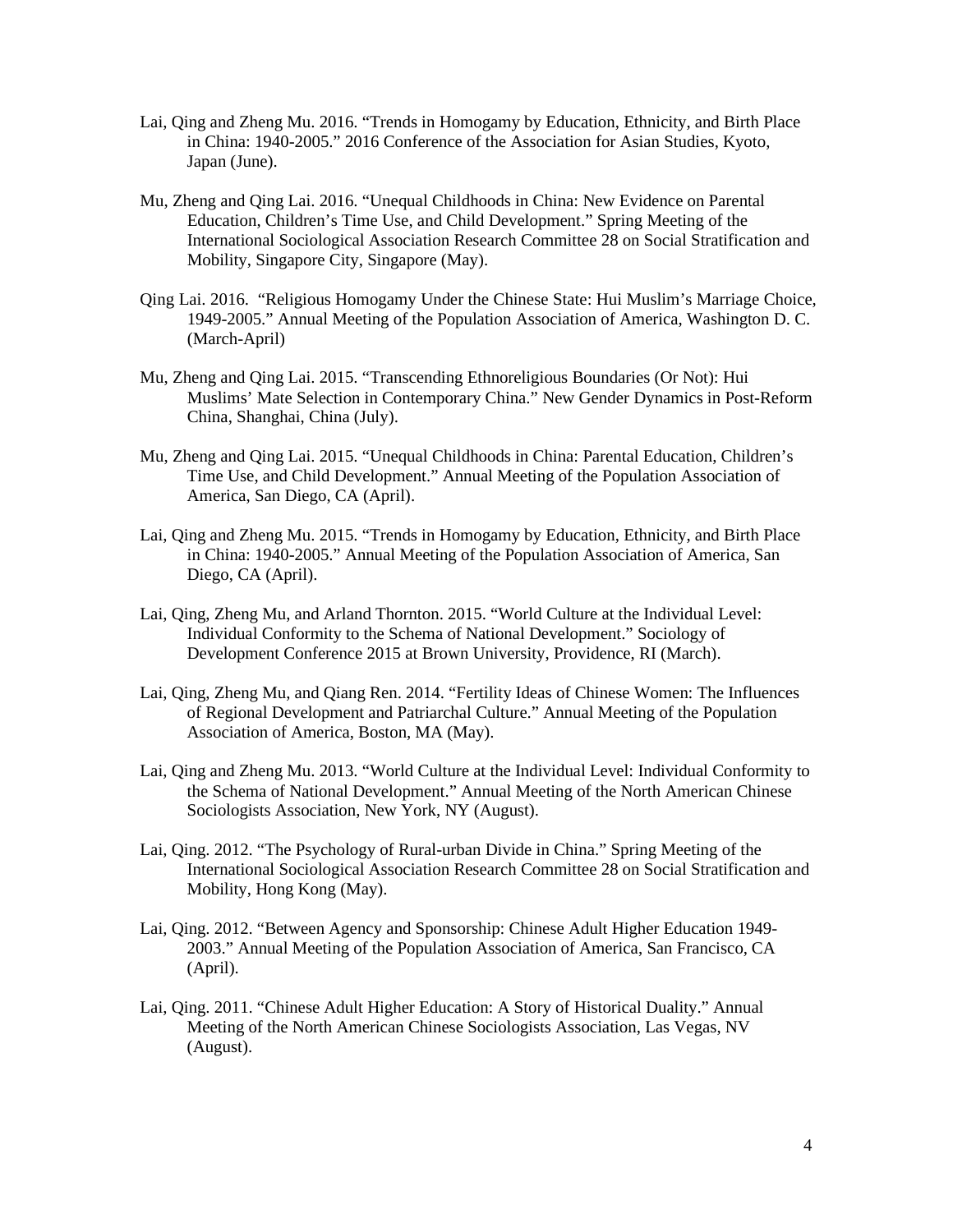Lai, Qing and Zheng Mu. 2009. "A Comparative Study of Muslim and Han Family in Northwest China." Spring Meeting of the International Sociological Association Research Committee 28 on Social Stratification and Mobility, Beijing (May).

## **OTHER CONFERENCE ACTIVITIES**

- [Discussant] 2018. Annual Conference of the Chinese Association of Sociology, Section on China Family Panel Studies. Nanjing, Jiangsu, China (July).
- [Discussant] 2017. Shanghai Social Science Summer Symposium. New York University-Shanghai, Shanghai, China (July).
- [Institutional representative presentation] 2017. "Global Studies Curriculum Design at FIU: from Undergrad to Grad." Global Studies Consortium Annual Meeting, Shanghai, China (June).
- [Poster] 2010. Annual Meeting of the Population Association of America, Dallas, TX (April).
	- Lai, Qing. "Redeeming the Lost Years: Chinese Adult Higher Education."

[Poster] 2009. Annual Meeting of the Population Association of America, Detroit, MI (April).

- Lai, Qing and Zheng Mu. "Family in Northwest China: A Comparative Study between Muslims and Han Majority."
- Winner PAA Poster Award.

### **TRANSLATION**

Powers, Daniel A. and Yu Xie. 2008. *Statistical Methods for Categorical Data Analysis*, Second Edition. Howard House, England: Emerald. Translated to Chinese by Qiang Ren, Xiwei Wu, Zheng Mu, and **Qing Lai**. 2009.《分类数据分析的统计方法》(第 2 版). 北京: 社会科学文献出版社.

### **INVITED RESEARCH TALKS**

| 2019 | "Doing Survey Research on Chinese Muslims." School of Ethnology and Sociology,<br>Minzu University of China, Beijing, China.                                  |
|------|---------------------------------------------------------------------------------------------------------------------------------------------------------------|
| 2019 | "Religious and National Identities among Chinese Muslim Pilgrims." Shanghai<br>University, Shanghai, China.                                                   |
| 2018 | "The Demography of Islam in China." The Institute of World Religions, Chinese<br>Social Science Academy, Beijing, China.                                      |
| 2017 | "Ethnoreligious Homogamy and Intermarriages among Hui Muslims in China."<br>School of Ethnology and Sociology, Minzu University of China, Beijing, China.     |
| 2017 | "Muslim Ethnic Groups in China—A Proposal for Population Studies." School of<br>Sociology and Population Studies, Renmin University of China. Beijing, China. |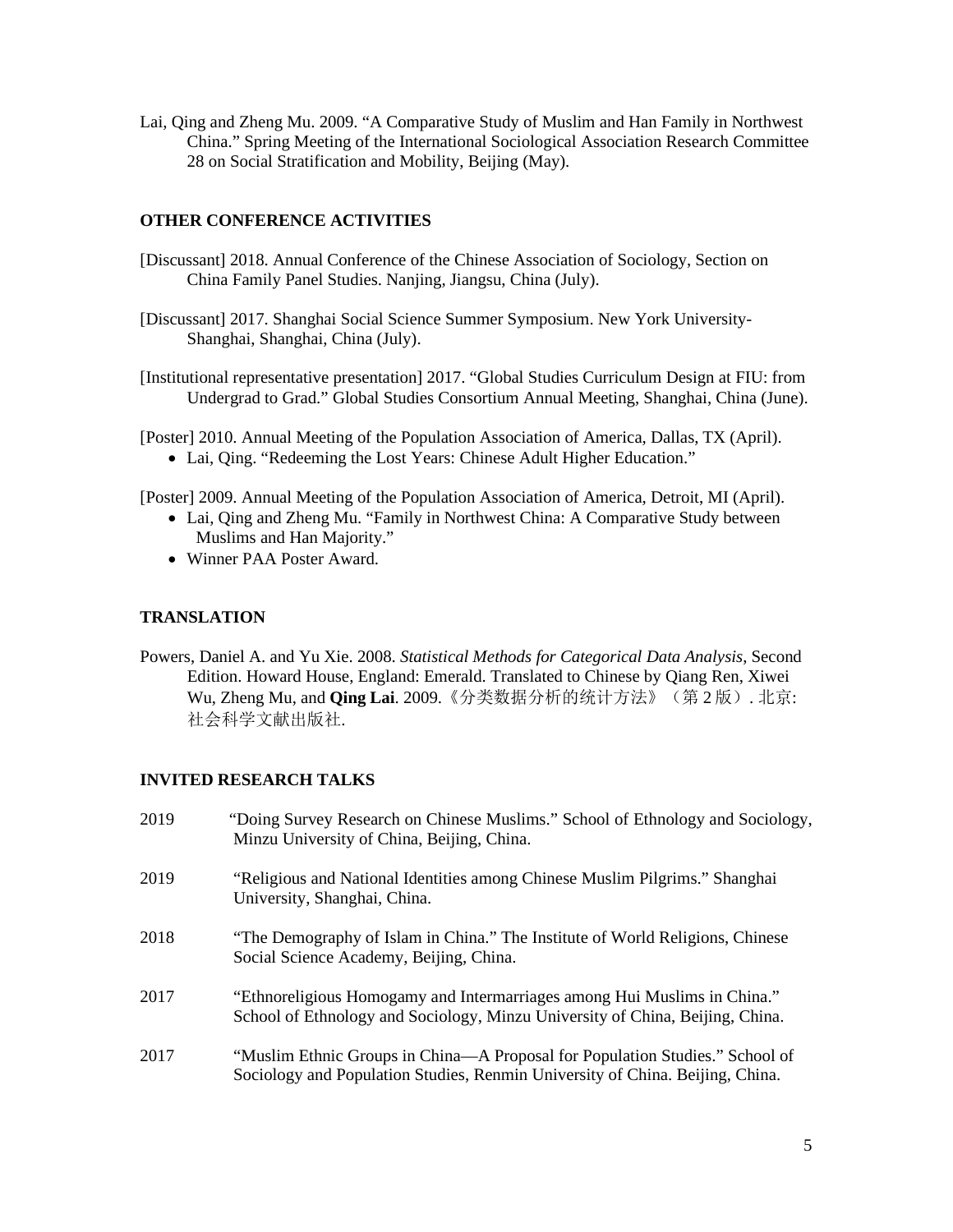| 2017 | "Universal Yet Local: The Religious Factor in Popular Worldview in Northwestern<br>China." Beifang University of Nationalities, Yinchuan, Ningxia Hui Autonomous<br>Region, China.                                            |
|------|-------------------------------------------------------------------------------------------------------------------------------------------------------------------------------------------------------------------------------|
| 2017 | "Universal Yet Local: The Religious Factor in Popular Worldview in Northwestern<br>China." Ningxia University, Yinchuan, Ningxia Hui Autonomous Region, China.                                                                |
| 2016 | "Chinese Muslims and their Relations with the Han Majority, Chinese State, and<br>Muslim World." East Asian Institute, National University of Singapore, Singapore<br>City, Singapore.                                        |
| 2016 | "Universal Yet Local: The Religious Factor in Popular Worldview in Northwestern<br>China." Shanghai University, Shanghai, China.                                                                                              |
| 2016 | "Level and Trends of Religious Endogamy of Chinese Muslims, 1949-2005."<br>Ningxia University. Yinchuan, Ningxia Hui Autonomous Region, China.                                                                                |
| 2016 | "Level and Trends of Religious Endogamy of Chinese Muslims, 1949-2005."<br>Beifang University of Nationalities. Yinchuan, Ningxia Hui Autonomous Region,<br>China.                                                            |
| 2016 | "Level and Trends of Religious Endogamy of Chinese Muslims, 1949-2005."<br>Ningxia Social Science Academy. Yinchuan, Ningxia Hui Autonomous Region,<br>China.                                                                 |
| 2016 | "Ethnoreligious Integration between Hui Muslims and the Han Ethnic: The<br>Demography Approach." Nanjing University of Science and Technology, Nanjing,<br>Jiangsu, China.                                                    |
| 2016 | "Muslims in China: Aspects of Internal Heterogeneity and External Relations."<br>World Muslim Studies Center Initiative, Florida International University, Miami,<br>FL.                                                      |
| 2015 | "Fifty Years of Ethnic Relations between Hui Muslims and Han Chinese—from the<br>Angle of Homogamy and Intermarriage." Fok Ying Tung Research Institute, Hong<br>Kong University of Science and Technology, Guangzhou, China. |
| 2015 | "Do All Hui under the Heaven Belong to One Family? - Ethnoreligious Identities of<br>Hui Muslims under the People's Republic of China." Shanghai University,<br>Shanghai, China.                                              |
| 2015 | "Transcending Ethnoreligious Boundaries (Or Not): Marriage Choices of Muslim<br>Hui in the People's Republic of China." East China University of Science and<br>Technology, Shanghai, China.                                  |
| 2014 | "Chinese Adulthood Higher Education: Life-Course Dynamics under State<br>Socialism." Center for Chinese Studies, International Institute, University of<br>Michigan.                                                          |
| 2009 | "Danwei as an Agent of Stratification in Contemporary Urban China." Center for<br>Chinese Studies, International Institute, University of                                                                                     |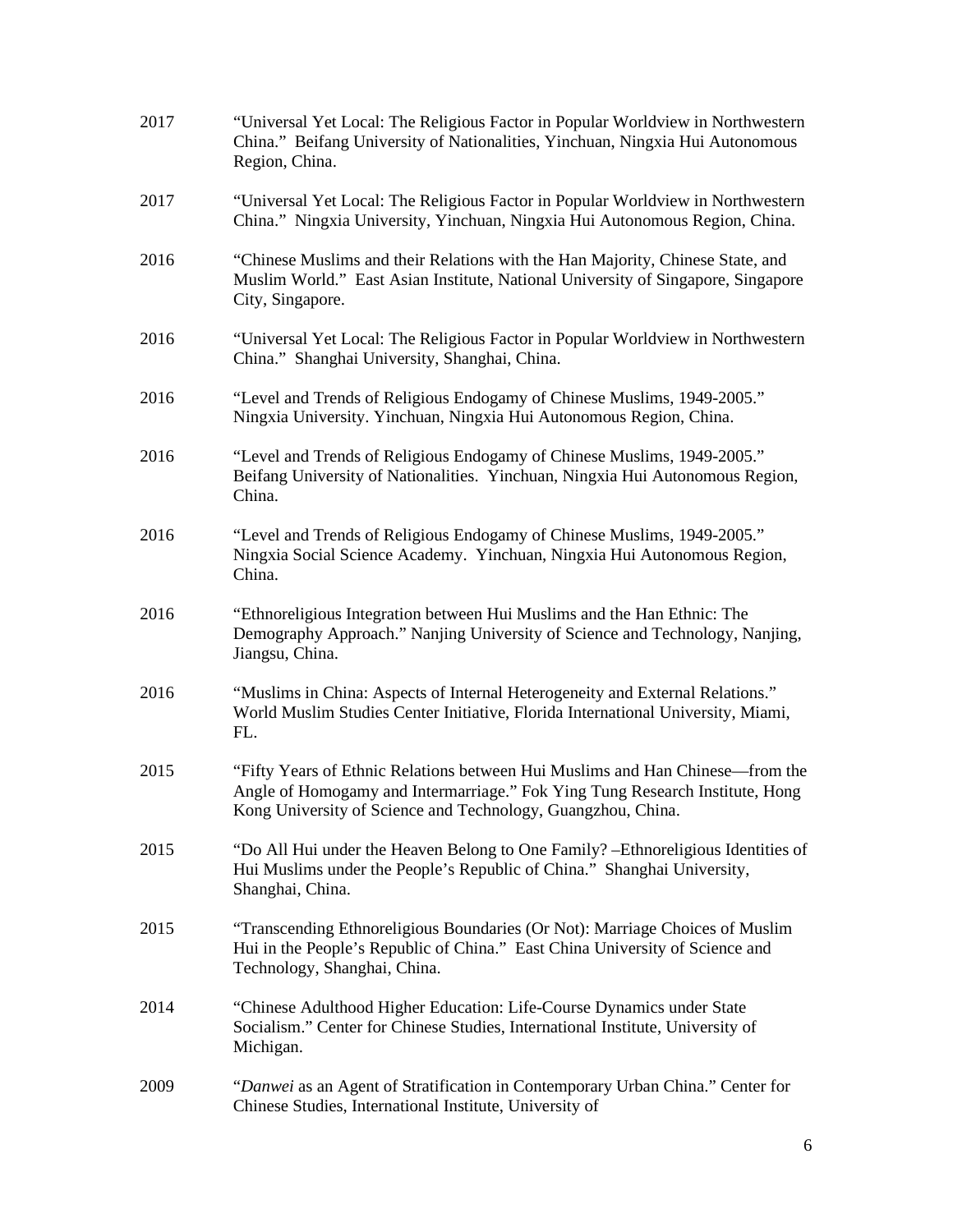Michigan.

# **EXTERNAL LECTURES/TRAINING COURSES**

| 2020 | "Applied Linear Regression Analysis." The 9 <sup>th</sup> Annual Summer Practicum on<br>Quantitative Social Research Methods, co-organized by Hong Kong University of<br>Science and Technology and Shanghai University, Shanghai, China (July, via<br>Zoom). |
|------|---------------------------------------------------------------------------------------------------------------------------------------------------------------------------------------------------------------------------------------------------------------|
| 2019 | "Applied Linear Regression Analysis." The 8 <sup>th</sup> Annual Practicum on Quantitative<br>Social Research Methods, co-organized by Hong Kong University of Science and<br>Technology and Shanghai University, Shanghai, China (July).                     |
| 2018 | "Chinese Muslims." Guest lecture at Princeton-Peking University joint<br>undergraduate study abroad course Chinese Society, Peking University, Beijing,<br>China (July).                                                                                      |
| 2018 | "Applied Linear Regression Analysis." The 7 <sup>th</sup> Annual Practicum on Quantitative<br>Social Research Methods, co-organized by Hong Kong University of Science and<br>Technology and Shanghai University, Shanghai, China (July).                     |
| 2017 | "Education in China." Guest lecture at Princeton-Peking University joint<br>undergraduate study abroad course Chinese Society, Peking University, Beijing,<br>China (July).                                                                                   |
| 2017 | "Applied Linear Regression Analysis." The 6 <sup>th</sup> Annual Practicum on Quantitative<br>Social Research Methods, co-organized by Hong Kong University of Science and<br>Technology and Shanghai University, Shanghai, China (July).                     |
| 2016 | "Four Lectures on Quantitative Social Science Methodology." Department of<br>Sociology, East China University of Science and Technology, Shanghai, China<br>$(May)$ .                                                                                         |
| 2015 | "Applied Regression Analysis." The 4 <sup>th</sup> Annual Practicum on Quantitative Social<br>Research Methods, organized by the Fok Ying Tung Research Institute, Hong Kong<br>University of Science and Technology, Guangzhou, China (July).                |

# **SURVEY DATA COLLECTIONS**

| 2020 | Cuba Poll 2020<br>Site of study: South Florida, U.S.<br>Collaborator: Prof. Guillermo Grenier, Florida International University.                |
|------|-------------------------------------------------------------------------------------------------------------------------------------------------|
| 2019 | Dungan Muslim Identity Survey<br>Site of study: Kyrgyzstan<br>Collaborator: Prof. Rudong Li, Central Asia Institute, Shannxi Normal University. |
| 2018 | Chinese Xidaotang Muslim Survey<br>Site of study: Lintan, Gansu, China                                                                          |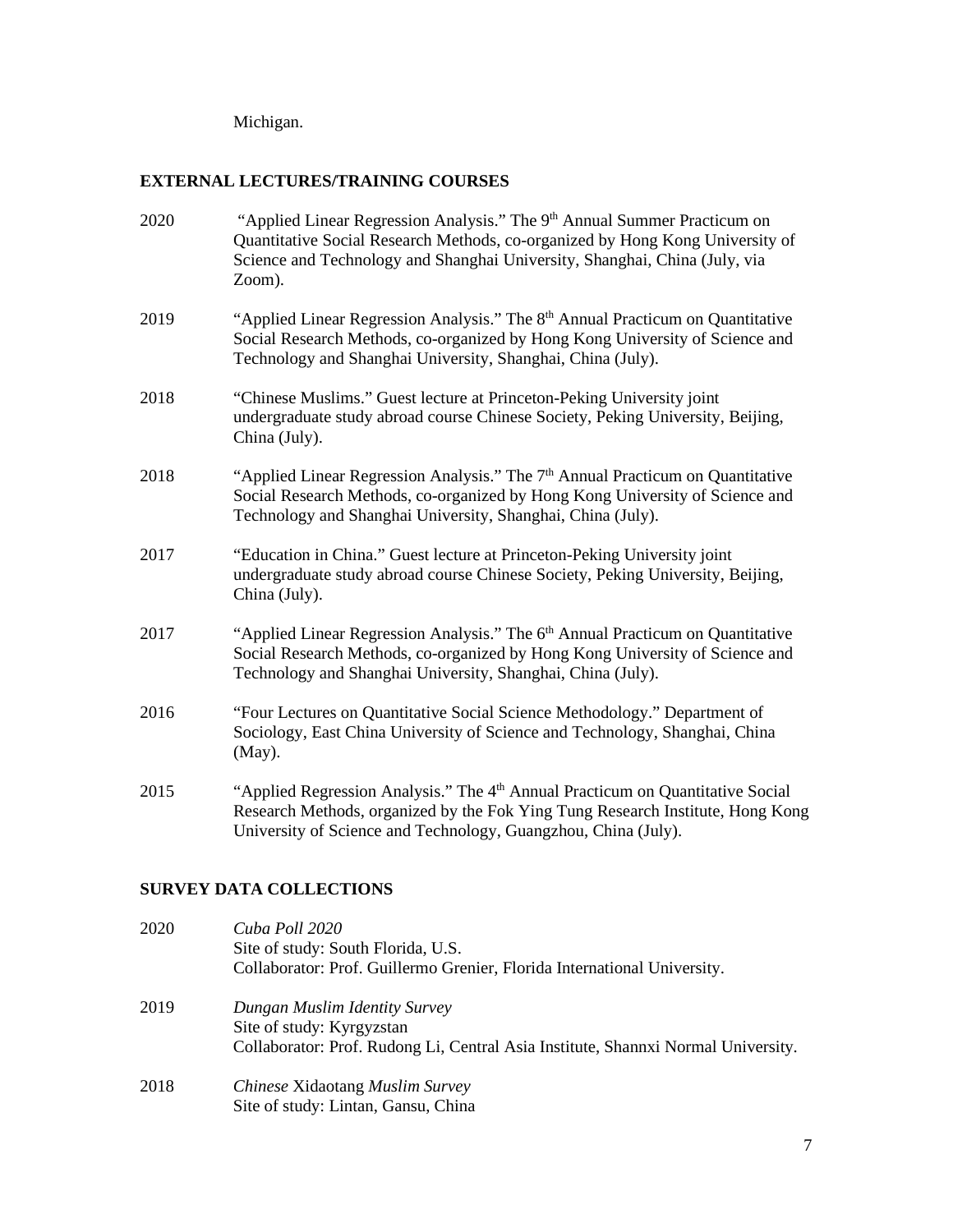Collaborator: Dr. Yumei Ding, Beijing Language and Culture University.

2017 *Chinese Muslim Pilgrims Survey* Sites of study: Beijing, Gansu, Yunnan (China); Mecca (Saudi Arabia) Collaborator: Dr. Junqin Min, Chinese Islamic Association.

## **PROFESSIONAL MEMBERSHIPS**

American Sociological Association, Population Association of America, International Sociological Association (Research Committee 28), North American Chinese Sociologists Association

## **FUNDED RESEARCH**

| 2020      | "2022 FIU Cuba Poll." Co-PI. University-funded repeated cross-sectional survey<br>data collection.                                                                                                                                                                        |
|-----------|---------------------------------------------------------------------------------------------------------------------------------------------------------------------------------------------------------------------------------------------------------------------------|
| 2020      | "2020 FIU Cuba Poll." Co-PI. University-funded repeated cross-sectional survey<br>data collection.                                                                                                                                                                        |
| 2019-2020 | "The 2019 Hajj and Chinese Muslim's Self-Identity." PI, Provost Humanities<br>Research Grant, Florida International University. \$6,000.                                                                                                                                  |
| 2018-2019 | "The Making of Sino Muslim identity: the Role of Traditional Chinese-Islamic<br>Literature." PI, Provost Humanities Research Grant, Florida International<br>University. \$6,000.                                                                                         |
| 2018      | "Between China and Mecca—the Chinese Hajj 2017." PI, Morris and Anita<br>Broad Research Fellowship, Steven J. Green School of International and Public<br>Affairs, Florida International University. \$1,000.                                                             |
| 2017      | "The Influence of Hajj on Chinese Muslim's National Identity." PI, Morris and<br>Anita Broad Research Fellowship, Steven J. Green School of International and<br>Public Affairs, Florida International University. \$1,000.                                               |
| 2015      | "Transcending Ethnoreligious Boundaries: Hui Muslims Mate Selection in<br>Contemporary China." PI, Morris and Anita Broad Research Fellowship, School<br>of International and Public Affairs, College of Arts and Sciences, Florida<br>International University. \$1,000. |
| 2013      | "Chinese Adult Higher Education 1949-2003." PI, Weinberg Graduate Student<br>Research Award, Population Studies Center, University of Michigan. \$4,000.                                                                                                                  |

# **PROFESSIONAL HONORS, PRIZES, FELLOWSHIPS**

2008-2009 Hughes Research Fellowship, Center for Chinese Studies, International Institute, University of Michigan. \$ 6,000.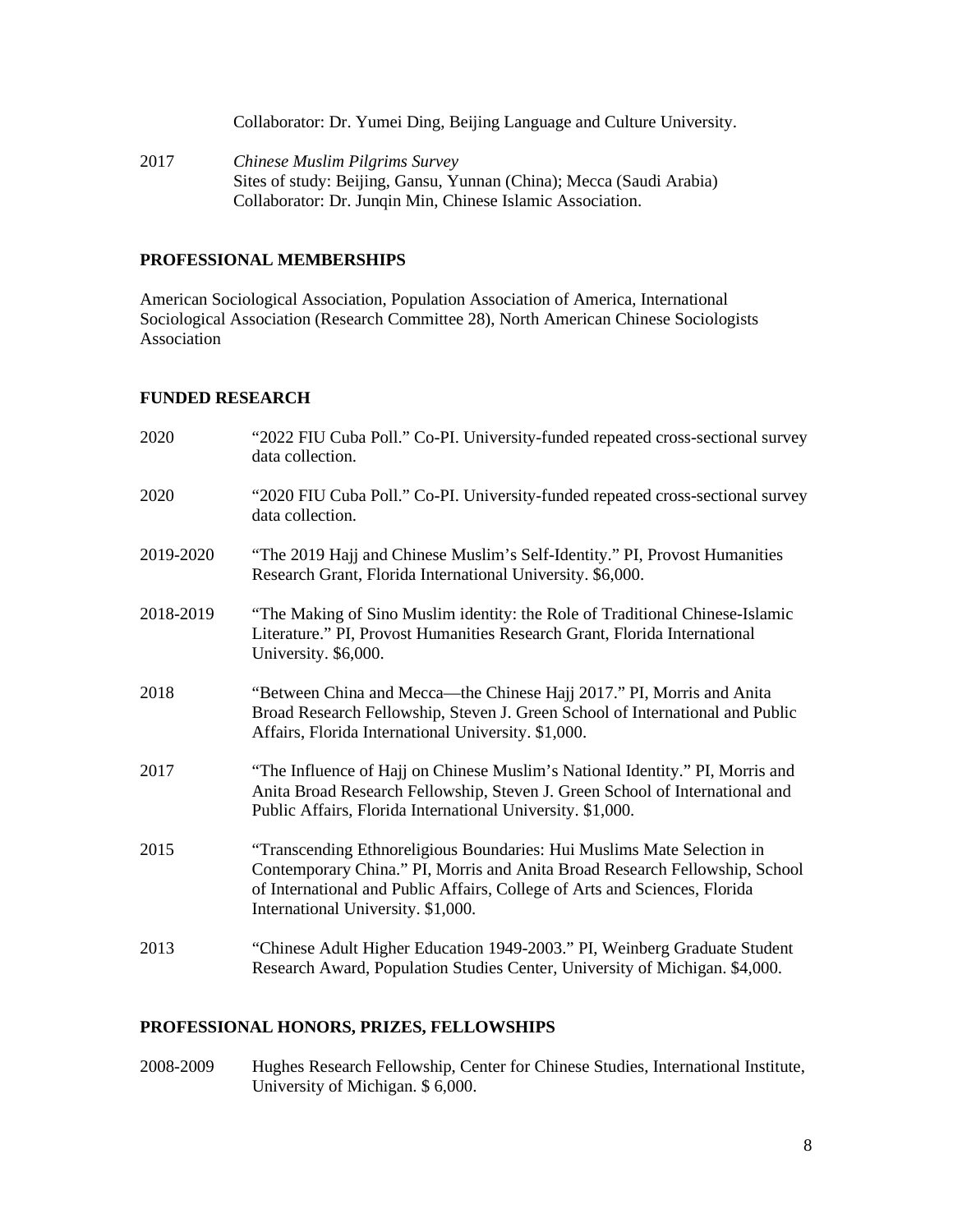2008-2012 Quantitative Methodology Program Fellowship, Survey Research Center, Institute for Social Research, University of Michigan.

## **UNIVERSITY SERVICES**

- 2018-2019 Faculty search committee, Global & Sociocultural Studies, FIU
- 2016-present Graduate committee member, Global & Sociocultural Studies, FIU

## **PROFESSIONAL SERVICES**

### **Journal Referee**

- *American Journal of Sociology*
- *European Sociological Review*
- *Chinese Sociological Review*
- *Chinese Journal of Sociology*
- *Sociology of Education*
- *Social Science Research*
- *Population Research and Policy Review*
- *Demographic Research*
- *Journal of Family and Economic Issues*

### **Grant Proposal Reviewer**

• National Science Foundation

### **Office Held in Professional Society**

• 2016-2017 Board member, North American Chinese Sociological Association.

### **OTHER INSTITUTIONAL AFFILIATIONS**

2015-present Off-campus research affiliate, Population Studies Center, University of Michigan

### **PHD STUDENT SUPERVISION AT FIU**

### **Committee Chair**

- 2015-2021 David Dayton, Anthropology
- 2022- present Ayse Perihan Kirkic, Sociology

### **Committee Member**

- 2014-2017 Kathleen Fallon, Geosciences
- 2015-2019 Orcun Selcuk, International Relations
- 2016-2020 Jean Max Charles, Sociology
- 2018-2021 Lana Shehadeh, International Relations